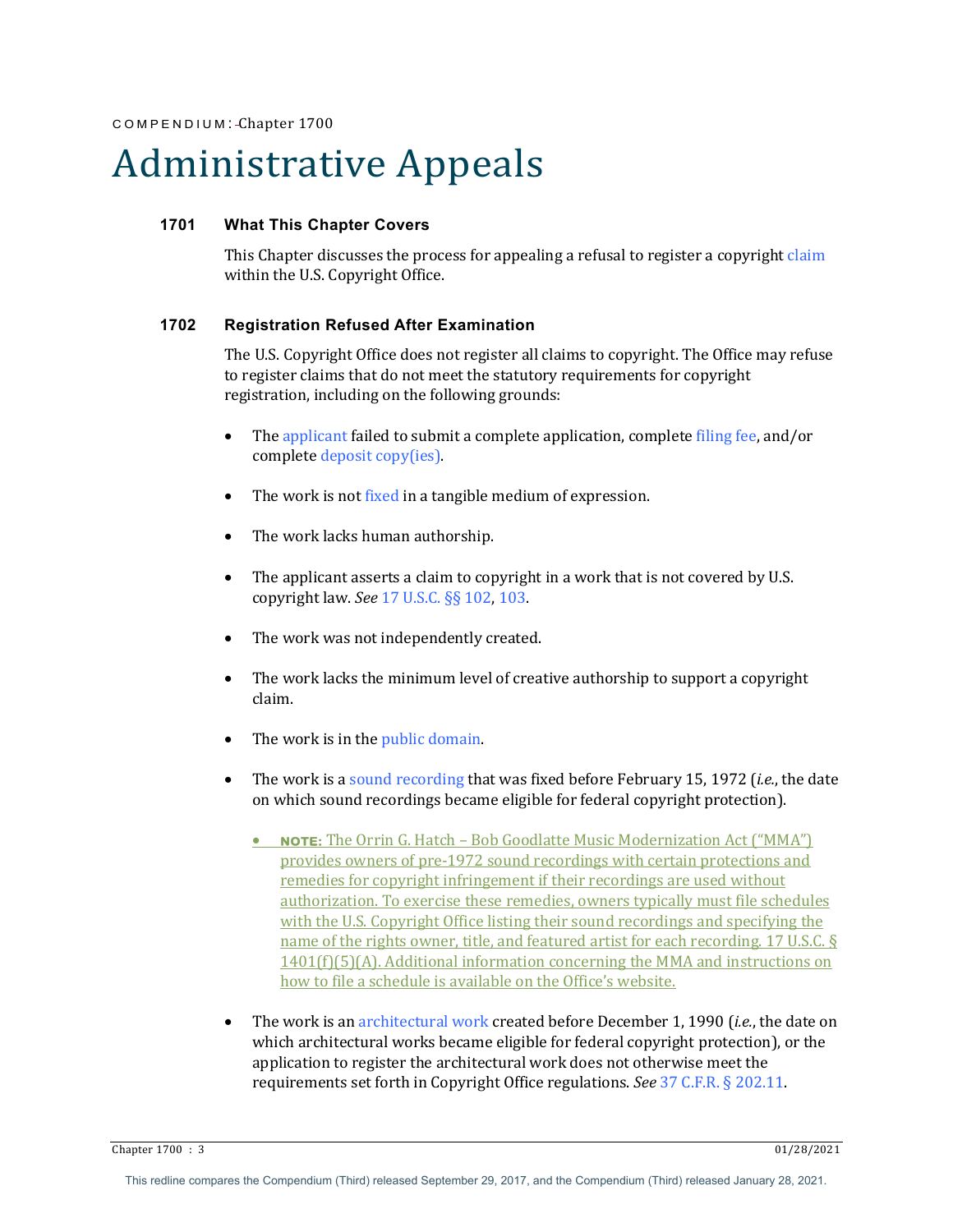- The work is ineligible for copyright protection in the United States based on the author's citizenship or domicile, based on the nation of first publication, or any other factor set forth in Section 104 of the Copyright Act.
- The work does not meet the eligibility requirements for a particular registration option.
- The applicant is not authorized to register a claim in the work.
- The claimant named in the application is not a proper copyright claimant.
- The work unlawfully employs preexisting material that is under copyright protection. *See* 17 U.S.C. § 103(a); *see also* Chapter 300, Section 313.6(B).
- The applicant failed to submit a *bona fide* copy of the work. *See* Chapter 1500, Section 1503.2.

If the Office determines that the work does not constitute copyrightable subject matter or that the other formal and legal requirements have not been met, the Office will refuse to register the claim. The registration specialist assigned to the application will notify the applicant in writing and will explain the reasons for the Office's decision. *See* 17 U.S.C.  $\S$  410(b). The Office will send the notification to the correspondent listed in the Correspondent section of the application.

## **1703 First Request for Reconsideration**

#### **1703.1 Filing the Request**

If the applicant disagrees with a refusal to register the entire work or a refusal to register a specific element of the work, the applicant may appeal that decision within the U.S. Copyright Office. This is an administrative procedure known as a first request for reconsideration. 

A request for reconsideration must be in writing. The request should specify the reasons that the applicant believes that registration was improperly refused, including any legal arguments or supplementary information that support the applicant's position. 37 C.F.R.  $§$  202.5(b)(1).

The applicant must provide the following information in the subject line on the first page of the request:

- A statement that the document is a "FIRST RECONSIDERATION."
- The ten digit case number/service request number that the Office assigned to the claim and the seven digit correspondence ID number that appears in the subject line of the letter refusing to register the work.
- The name of the copyright claimant(s) specified in the application and the title(s) of the work exactly as it appears in the application.

 $\frac{61}{28/2021}$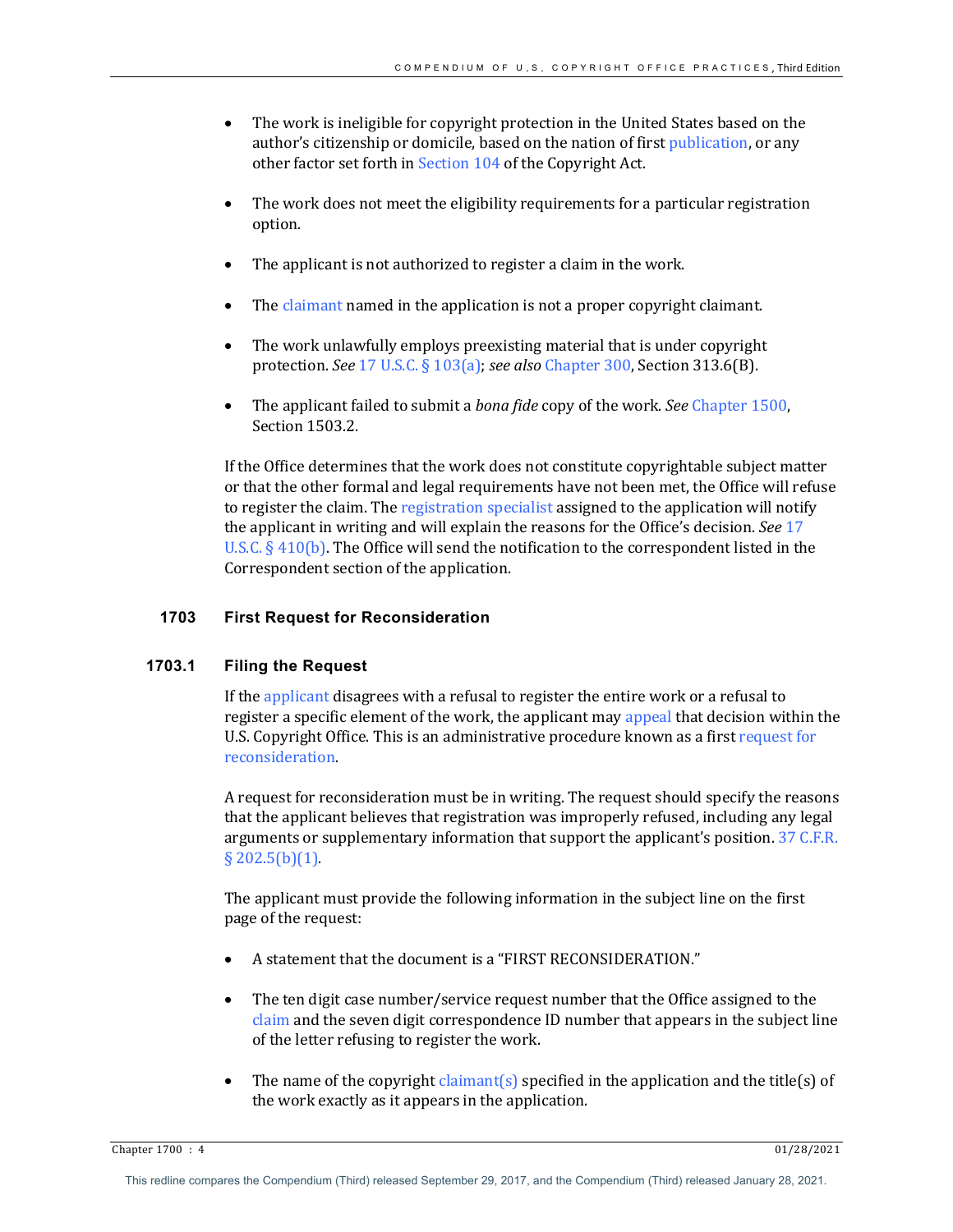The pages of the first request should be numbered, including any attachments or exhibits thereto.

The applicant should send one copy of the request to the address specified in Section  $1708.2$ , together with one copy of the reply sheet that was attached to the refusal to register, and the filing fee set forth in 37 C.F.R.  $\S 201.3(d)(4)(i)$ .

The request and the filing fee must be postmarked or dispatched by a commercial carrier, courier, or messenger within three months of the date set forth in the refusal. *See* Sections 1708.1 and 1708.3.

*See generally* 37 C.F.R. § 202.5(b)(1)-(3) (setting forth the procedure for submitting a first request for reconsideration).

#### **1703.2 Review of the First Request for Reconsideration**

The first request for reconsideration will be reviewed by a U.S. Copyright Office staff attorney in the Registration Program office who did not participate in the initial examination of the claim. The Office will base its decision on the applicant's submission and the administrative record. If the Office needs additional information in order to make its decision, the staff attorney will notify the applicant in writing. The Office will not hear oral argument in support of a first request for reconsideration.

The refusal to register is subject to *de novo* review, which means that the Office will take a fresh look at whether the work meets the statutory requirements for copyright registration.

If the Office decides to register the work, it will notify the applicant in writing. This notification will be sent to the individual who submitted the first request for reconsideration, rather than the correspondent listed in the application. A certificate of registration will be sent separately to the mailing address specified in the application. See Chapter 600, Section 622.4.

If the Office upholds the refusal to register, it will notify the applicant in writing and will explain the reasons for its decision. This notification will be sent to the individual who submitted the first request for reconsideration.

The Office will respond to the first request within four months after the date that the first request was received. If the deadline falls on a weekend or a federal holiday, the deadline will be extended to the next federal work day. In no case shall a failure to respond within four months after the date that the first request was received result in the registration of the applicant's work.

*See generally* 37 C.F.R. § 202.5(b)(4) (discussing the procedure for reviewing a first request for reconsideration).

Chapter 1700 : 5 01/28/2021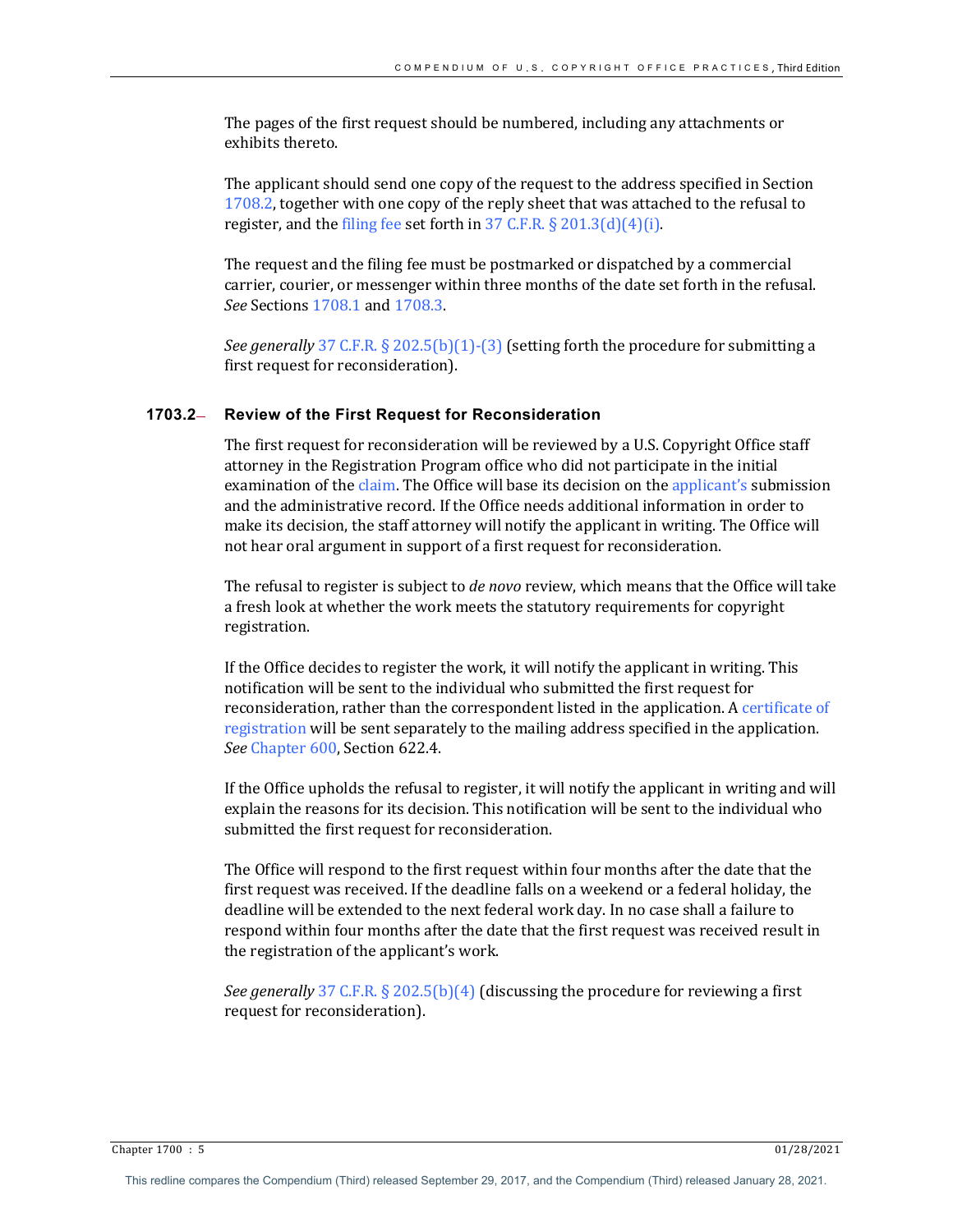## **1704 Second Request for Reconsideration**

#### **1704.1 Filing the Second Request for Reconsideration**

If the U.S. Copyright Office refuses to register a work after reviewing a first request for reconsideration, the applicant may submit a second request for reconsideration.

A second request for reconsideration must be in writing. The request should specify the reasons that the applicant believes that registration was improperly refused, including any legal arguments or supplementary information that support the applicant's position. The applicant must specifically address the Office's reasons for upholding the refusal to register following the applicant's first request for reconsideration. *See* 37 C.F.R. §  $202.5(c)(1)$ .

The applicant must provide the following information in the subject line on the first page of the request:

- A statement that the document is a "SECOND RECONSIDERATION."
- The ten digit case number/service request number that the Office assigned to the claim and the seven digit correspondence ID number that appears in the subject line of the Office's response to the applicant's first request for reconsideration.
- The name of the copyright claimant(s) specified in the application and the title(s) of the work exactly as it appears in the application.

The pages of the second request should be numbered as well as any attachments or exhibits thereto.

The applicant should send one copy of the request to the address specified in Section 1708.2, together with a copy of the reply sheet that was attached to the Office's response to the applicant's first request for reconsideration, and the filing fee set forth in  $37$  C.F.R.  $§$  201.3(d)(4)(ii).

The second request and the filing fee must be postmarked or dispatched by a commercial carrier, courier, or messenger within three months of the date set forth in the Office's response to the first request for reconsideration. *See* Sections 1708.1 and 1708.3.

*See generally* 37 C.F.R. § 202.5(c)(1)-(3) (setting forth the procedure for submitting a second request for reconsideration).

#### **1704.2 Review of the Second Request for Reconsideration**

The second appeal will be reviewed by the Review Board. The Review Board consists of the Register of Copyrights and the General Counsel of the U.S. Copyright Office (or their respective designees) and a third individual designated by the Register.  $37$  C.F.R. § 202.5(f).

```
Chapter 1700 : 6 01/28/2021
```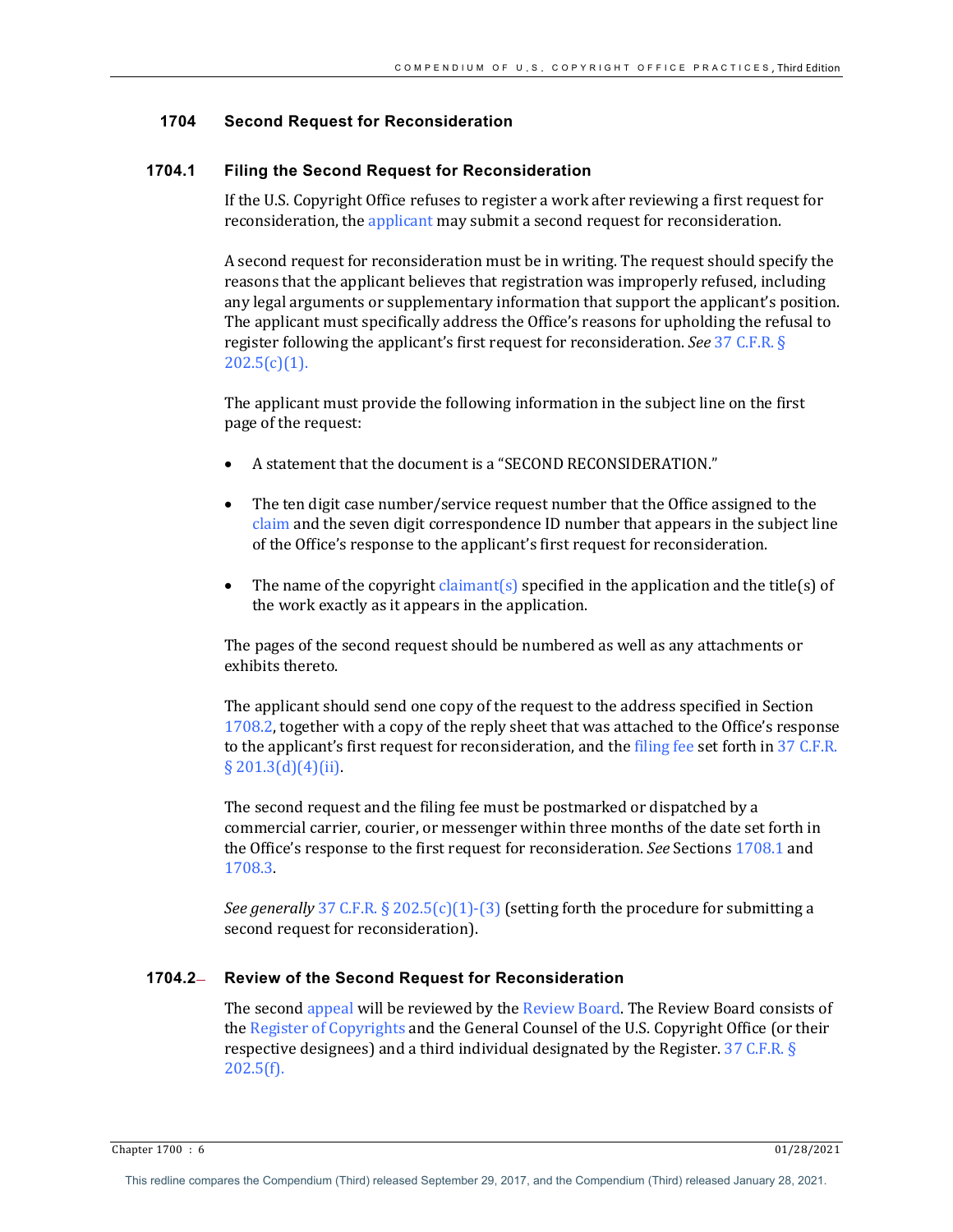The Review Board will base its decision on the applicant's written submission and the administrative record. Specifically, the Board will consider the arguments and evidence set forth in the applicant's second request for reconsideration, as well as the application and the deposit copy(ies). In addition, the Board may consider any prior correspondence between the applicant and the Office, or may take administrative notice of matters of general knowledge or matters known to the Office or the Review Board. If the Board needs additional information to review the second request, it will notify the applicant in writing. The Review Board will not hear oral argument on a second request for reconsideration.

Both the decision made by the registration specialist and the decision to uphold the refusal to register following the applicant's first request for reconsideration are subject to *de novo* review, which means that the Board will take a fresh look at whether the work meets the statutory requirements for copyright registration.

A majority of the Review Board's members must agree to uphold or reverse a refusal to register. A decision issued by the Review Board has no precedential value, nor is any decision binding upon the Board in any other appeal.

If the Review Board decides to register the applicant's work, it will notify the applicant in writing. This notification will be sent to the individual who submitted the second request for reconsideration, and the certificate of registration will be sent separately to the mailing address specified in the application. See Chapter 600, Section 622.4.

If the Review Board decides to uphold the refusal to register, it will notify the applicant in writing and will explain the reasons for its decision. This notification will be sent to the individual who submitted the second request for reconsideration. If the Review Board has been notified that the work is involved in litigation, the Review Board will send a copy of its decision to counsel of record for the parties in that dispute.

*See generally* 37 C.F.R. § 202.5(c)(4) (discussing the procedure for reviewing a second request for reconsideration).

## **1705 Registration Decision Date and Effective Date of Registration**

If the U.S. Copyright Office registers a work following a first or second request for reconsideration, the Office will assign a registration decision date and an effective date of registration ("EDR") to the registration.

The "registration decision date" is the date that the Office completed its examination and approved the claim after reviewing the applicant's first or second request for reconsideration. The "effective date of registration" is the day on which the Office receives received an acceptable application, deposit  $\text{copy}$  (ies), and filing fee, which arewere later determined by the Register of Copyrights or by a court of competent jurisdiction to be acceptable for registration. 17 U.S.C.  $\S$  410(d).

As a general rule, if the applicant made a reasonable, good faith effort to complete the relevant fields/spaces in the application, the effective date of registration is the date that the Office received the application, provided that the applicant submitted the

Chapter 1700 : 7 01/28/2021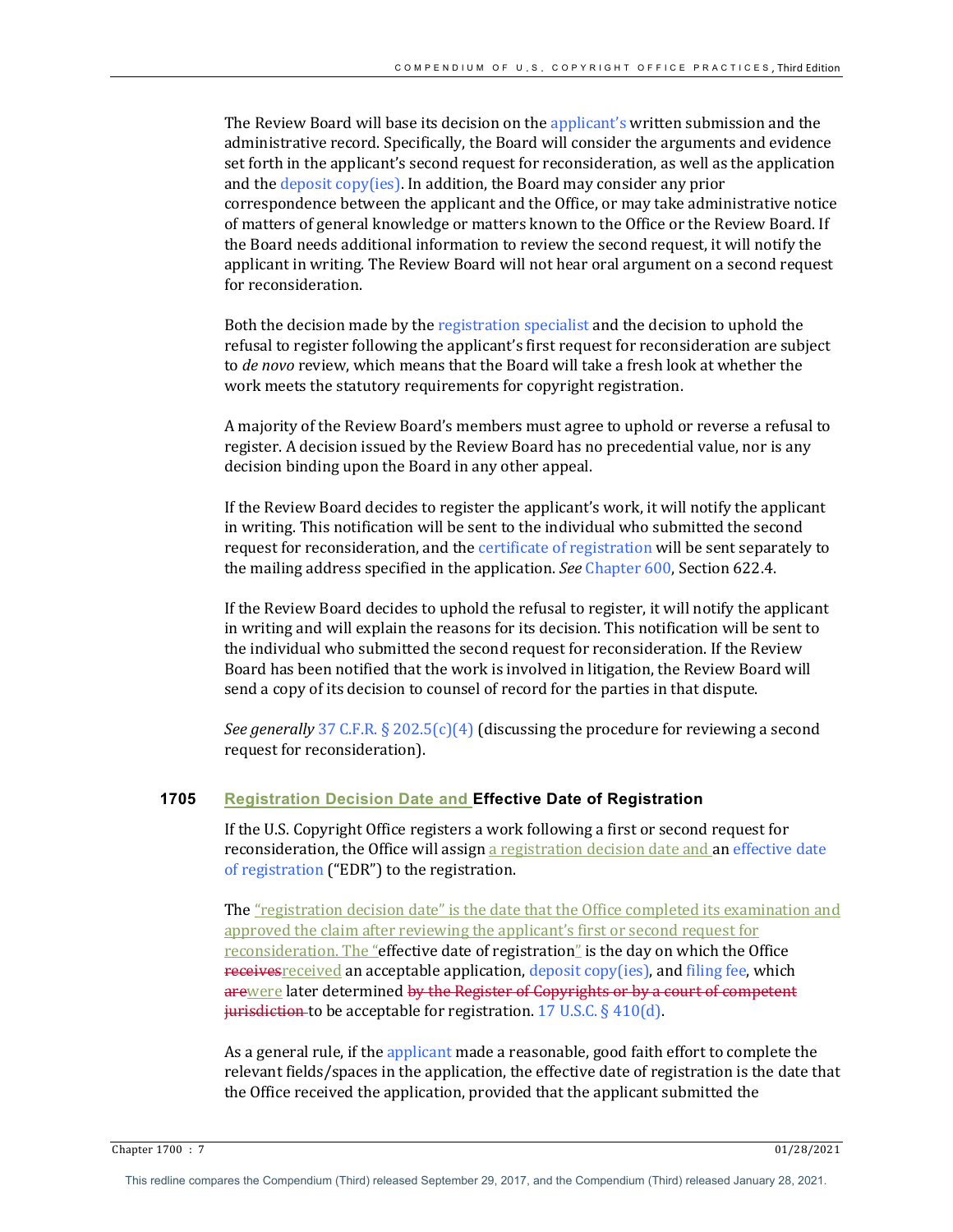appropriate deposit copy(ies) and paid the applicable filing fee as of that date. *See* Chapter 600, Section 625.

#### **1706 Final Agency Action**

A decision issued by the Review Board in response to a second request for reconsideration constitutes the final agency action with respect to the issues addressed therein.  $37$  C.F.R.  $\S 202.5(g)$ .

If the U.S. Copyright Office upholds the refusal to register following a request for reconsideration, an applicant may appeal that decision under the Administrative Procedure Act ("APA") by instituting a judicial action against the Register of Copyrights in federal district court. See 5 U.S.C. § 500 et seq.

An applicant does not need to appeal a refusal to register under the APA in order to institute an infringement action in federal district court. *See* 17 U.S.C. § 411(a). However, the applicant must serve a copy of the infringement complaint on the Register, and "[t]he Register may, at his or her option, become a party to the action with respect to the issue of registrability of the copyright claim by entering an appearance within sixty days after such service ...." *Id.* 

#### **1707 Retention of Records**

The U.S. Copyright Office maintains records of all documents and correspondence relating to a first or second request for reconsideration.

## **1708 General Requirements for First and Second Requests for Reconsideration**

# **1708.1 Filing Fee**

The applicant must submit the appropriate filing fee together with both the first or the second request for reconsideration. *See* 37 C.F.R. § 202.5(b)(2), (c)(2). The current filing fees are set forth in the U.S. Copyright Office's fee schedule in the field marked "Requests for reconsideration." Appeals."

The applicant must pay a separate filing fee for each claim that has been refused registration, even if the Office refused to register two or more claims in the same letter. *See* Copyright Office Fees, 78 Fed. Reg. 18,742, 18,745 (Mar. 28, 2012).

## **1708.2 Address for Delivery**

Each request for reconsideration (including requests that are delivered by mail, by courier, or by hand) should be addressed on the outside of the envelope as follows:

FIRST or SECOND REQUEST FOR RECONSIDERATION U.S. Copyright Office RAC Division P.O. Box 71380 Washington, DC 20024-1380.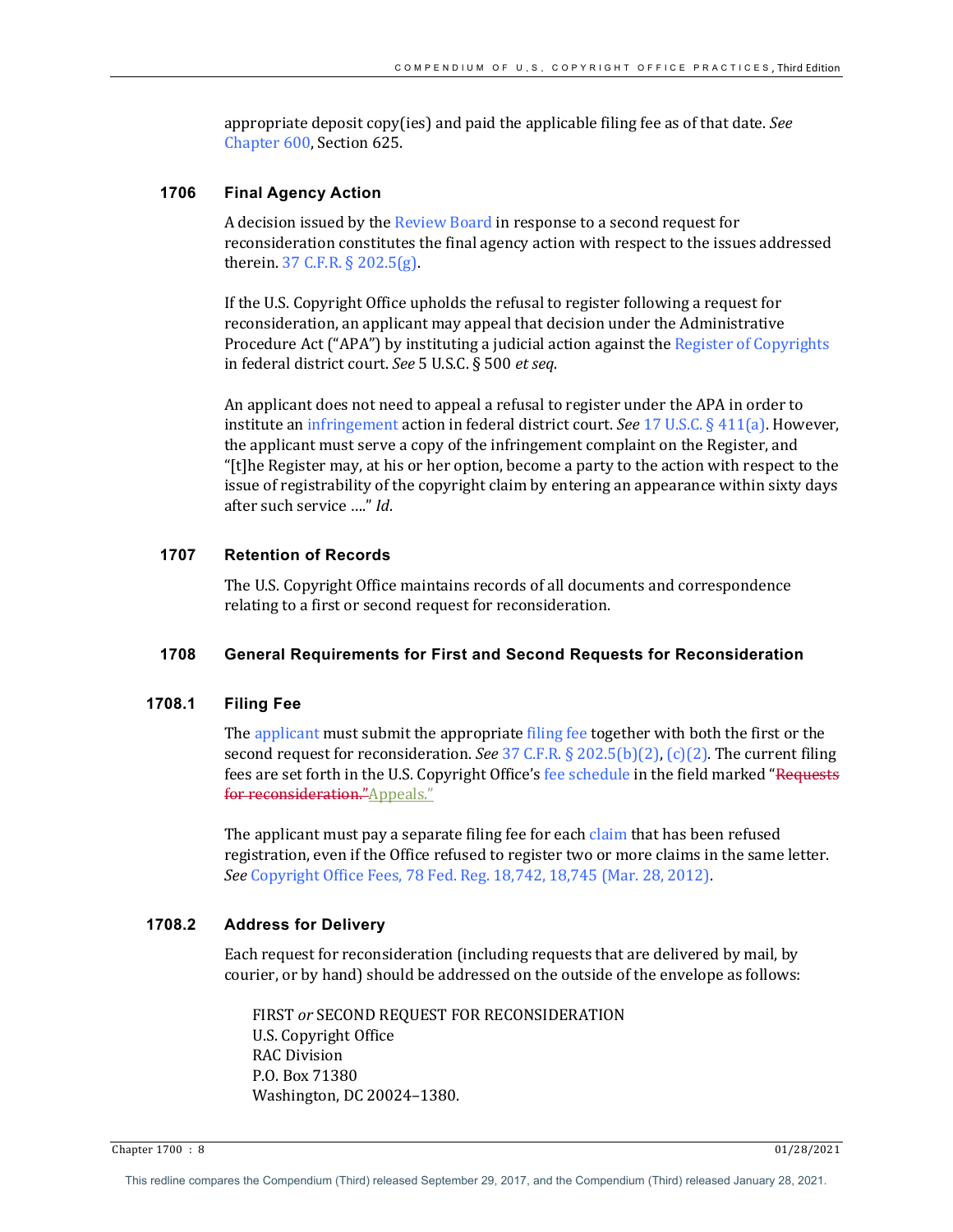#### *See* 37 C.F.R. §§ 201.1(c)(4), 202.5(d).

## **1708.3 Deadline for Submitting a Request for Reconsideration**

A first request for reconsideration must be postmarked or dispatched by a commercial carrier, courier, or messenger no later than three months from the date that appears in the written notice from the Office of its decision to refuse registration.  $37 \text{ C.F.R.}$  §  $202.5(b)(3)$ .

A second request for reconsideration must be postmarked or dispatched by a commercial carrier, courier, or messenger no later than three months from the date that appears in the written notice from the Office of its decision to uphold the refusal to register following the applicant's first request for reconsideration.  $37 \text{ C.F.R. }$  §  $202.5(c)(3)$ .

The Office will not consider a second request for reconsideration if the applicant failed to submit the first request in a timely manner.

If the deadline for submitting a first or second request falls on a weekend or a federal holiday, the deadline will be extended until the next federal work day. See 37 C.F.R. §  $202.5(b)(3)$ , (c)(3).

The deadline for submitting a first or second request may be suspended or waived, in whole or in part, by the Register of Copyrights upon a showing of good cause. The request for a suspension or waiver should be made in writing, it should indicate whether the request involves a "FIRST" or "SECOND" request for reconsideration, and it should be sent to the address specified in Section  $1708.2$ . A suspension or waiver may be granted only with respect to a specific request for reconsideration, and shall not be considered in connection with any other request from that applicant or any other applicant. *See* 37 C.F.R. § 202.5(e).

## **1708.4 Withdrawing a Request for Reconsideration**

An applicant may submit a request to withdraw a first or second request for reconsideration at any time before the U.S. Copyright Office has issued its decision. The request should be made in writing, it should indicate whether the requested withdrawal involves a "FIRST" or "SECOND" request, and it should be sent to the address specified in Section  $1708.2$ . The decision whether to approve or deny the request will be made at the discretion of the Office. The filing fee will not be refunded and the Office will not reinstate a request for reconsideration once it has been withdrawn.

# **1708.5 Amending the Application During an Administrative Appeal**

When evaluating a first or second request for reconsideration, the U.S. Copyright Office will focus on the type of authorship claimed in the application, such as "2-D artwork" or "text." As a general rule, the Office will not consider any type of authorship that was not expressly claimed in the application when the claim was refused. That said, the Office may allow an applicant to amend the application during a first or second appeal if the failure to include this information was the result of an honest omission or mistake.